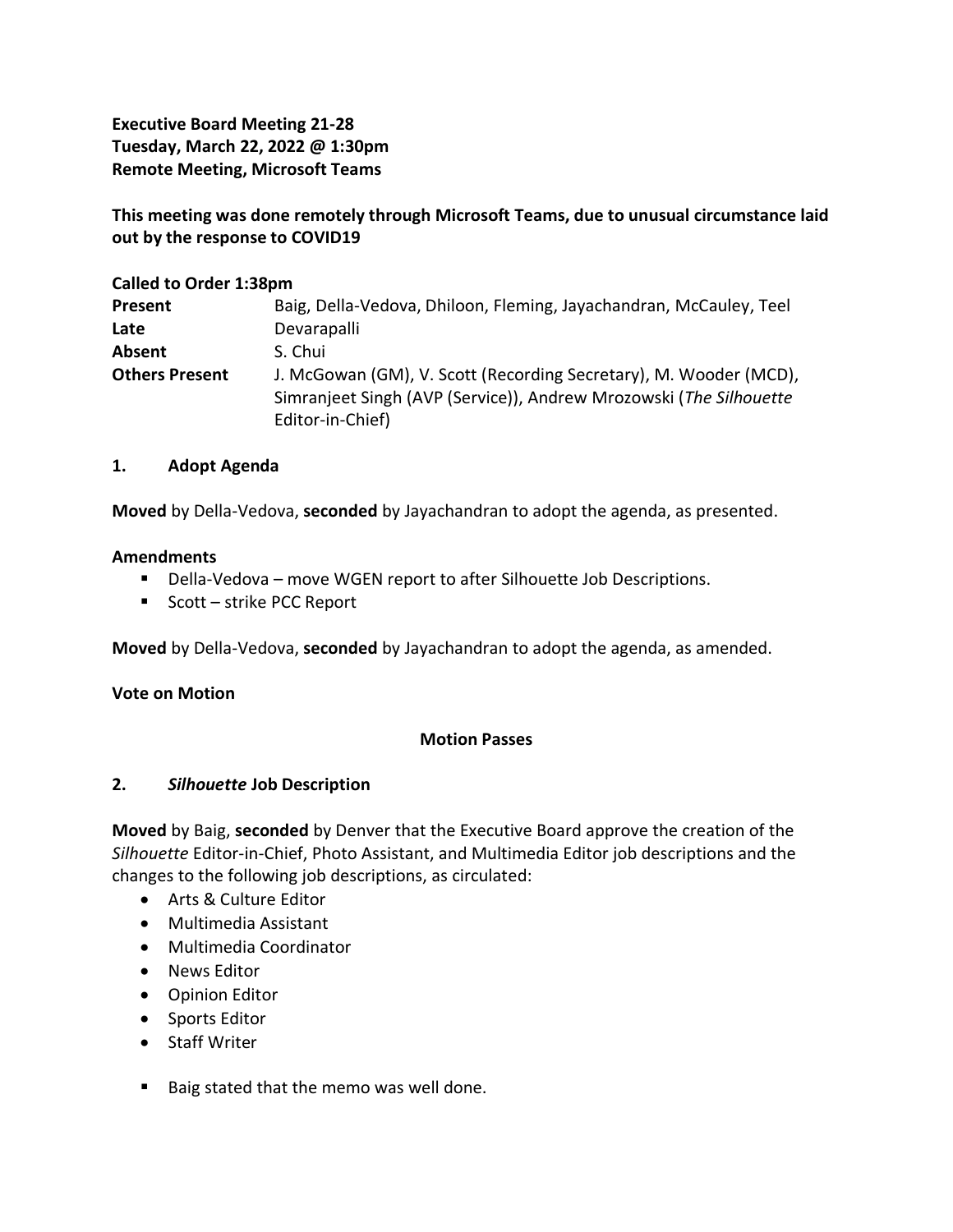- Della-Vedova ceded their time to Andrew Mrozowski.
- Mrozowski went over the memo with the Board.
- Della-Vedova asked if there were any concerns from Sil Board of Publications.
- **■** Jayachandran responded that Sil BoP did not have any concerns with these. They added that once these were approved they will be going to the wage review committee to be looked over and brought back to EB for approval.
- Della-Vedova asked Mrozowski if the hours will have a rough net hour change.
- **■** Mrozowski responded that it would be fairly neutral. They stated that at the recommendation of the Campus Media Ad-Hoc Committee they were hoping that the Editor-in-Chief position will be on the higher end of hours due to them taking care of 15- 20 staff.
- Scott explained how the wage review worked.

## **Vote on Motion**

#### **Motion Passes**

#### **3. WGEN Report – report circulated**

■ Devarapalli summarized the report

#### **Questions**

Della-Vedova asked Devarapalli to check in on WGEN and to see if there was anything that could be taken off of the PTM's plate in order to get things back to normal.

#### **4. Closed Session**

Moved by Baig, seconded by Della-Vedova that the Executive Board move into Closed Session.

#### **Motion Passes**

#### **Return to Open Session**

#### **Rise and Report**

▪ Della-Vedova stated that the Board reviewed the Service Reviews of EFRT and FCC and recommendations from the AVP (Services). They stated that a number of recommendations for FCC have a few changes to leave more space on being implemented.

**Moved** Jayachandran, **seconded** by Teel that the Executive Board approve the recommendations from the Services Committee for the Emergency First Response Team (EFRT), as circulated.

■ Jayachandran stated that they were good with approving this motion.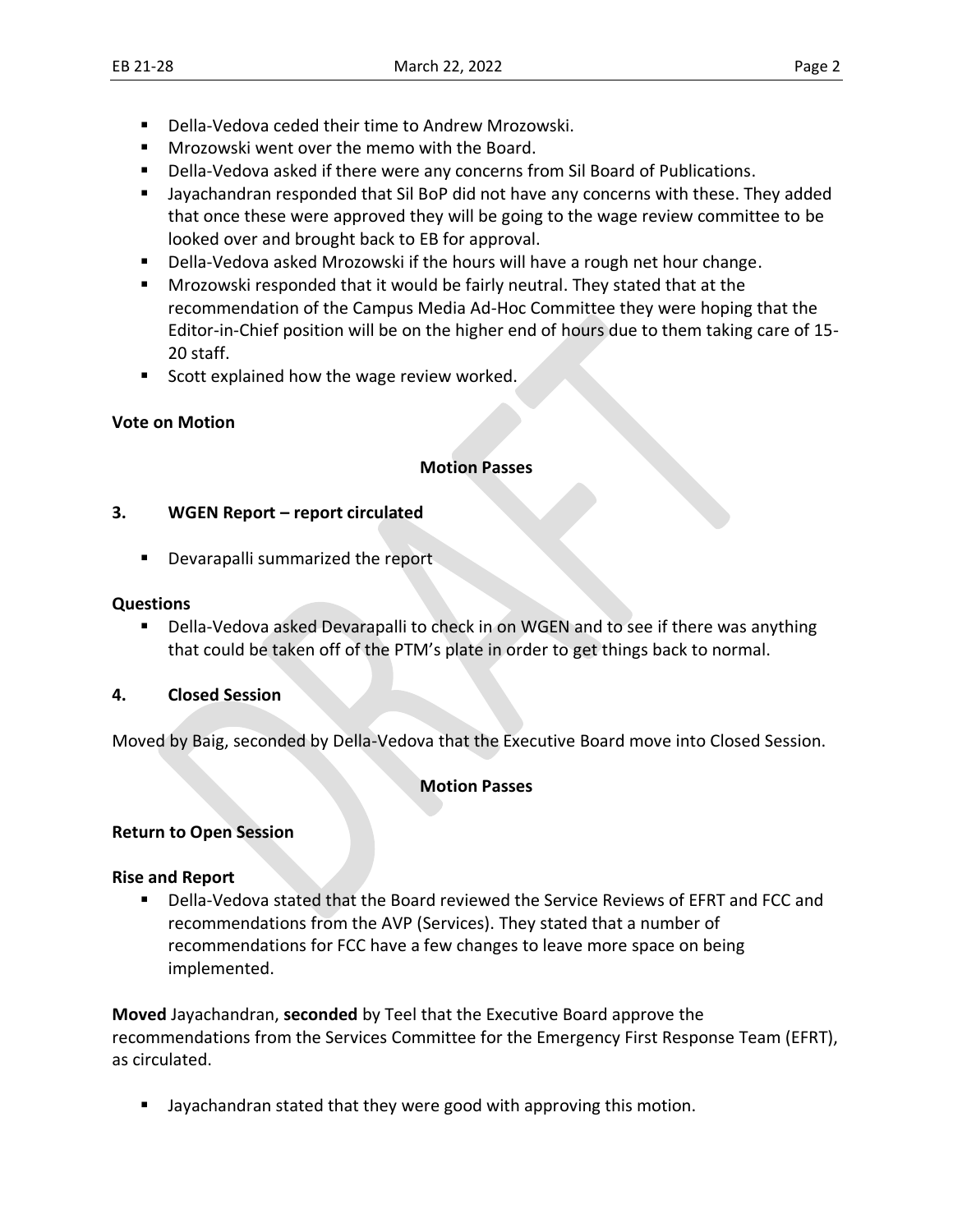## **Motion Passes**

**Moved** by Baig, **seconded** by Jayachandran that the Executive Board approve all the recommendations from the Services Committee for the Food Collective Centre (FCC), with the following amended:

- 2. Pursue increased collaboration and a greater number of combined events/initiatives with both McMaster and other MSU services.
- 3. Pursue increased collaborations with student clubs and other student groups in the realm of food insecurity. This can occur in information campaigns, webinars, discussions, via donations, or other means.
- 4. If financially viable, maintain the option of online delivery of the Lockers of Love Program that began during the pandemic, so to ensure that online access methods are maintained if in-person is not possible.
- 5. When safe to do so, return to in-person delivery of the Community Kitchen Workshops as the main method of program delivery.

## **Motion Passes**

## **5. Information and Questions**

- Baig asked what happens now with the SRA nominations. Scott responded that everything now just goes to October By-Election. She added that the incoming CRO will be aware and will make sure it's advertised widely.
- Scott let everyone know that next week's meeting was going to be a large one, and asked that everyone be prepared for a long meeting.
- Wooder announced that the Diversity Services logo will be coming next week as well. VP and Speaker elections are coming up, and GA is tomorrow. Wooder added that WGEN has a campaign this week, and PCC has one next week. He stated that the MSU is working towards a municipal engagement panel. Wooder reminded the Board that McMaster is de-commissioning Gsuite and everyone will lose their access in May.
- Singh asked what would happen if they don't get through the whole meeting by the time the meeting is supposed to wrap up. Scott responded that they can extend the meeting by a certain amount of minutes and if they still have quorum then it will keep going, otherwise the meeting will end.
- McGowan announced that the Clubs Administrator role has been filled, and the successful applicant will be starting in early May.

# **6. Adjournment and Time of Next Meeting**

# **Time of Next Meeting:**

**Tuesday, March 29, 2022 1:30pm Remote Meeting, Microsoft Teams**